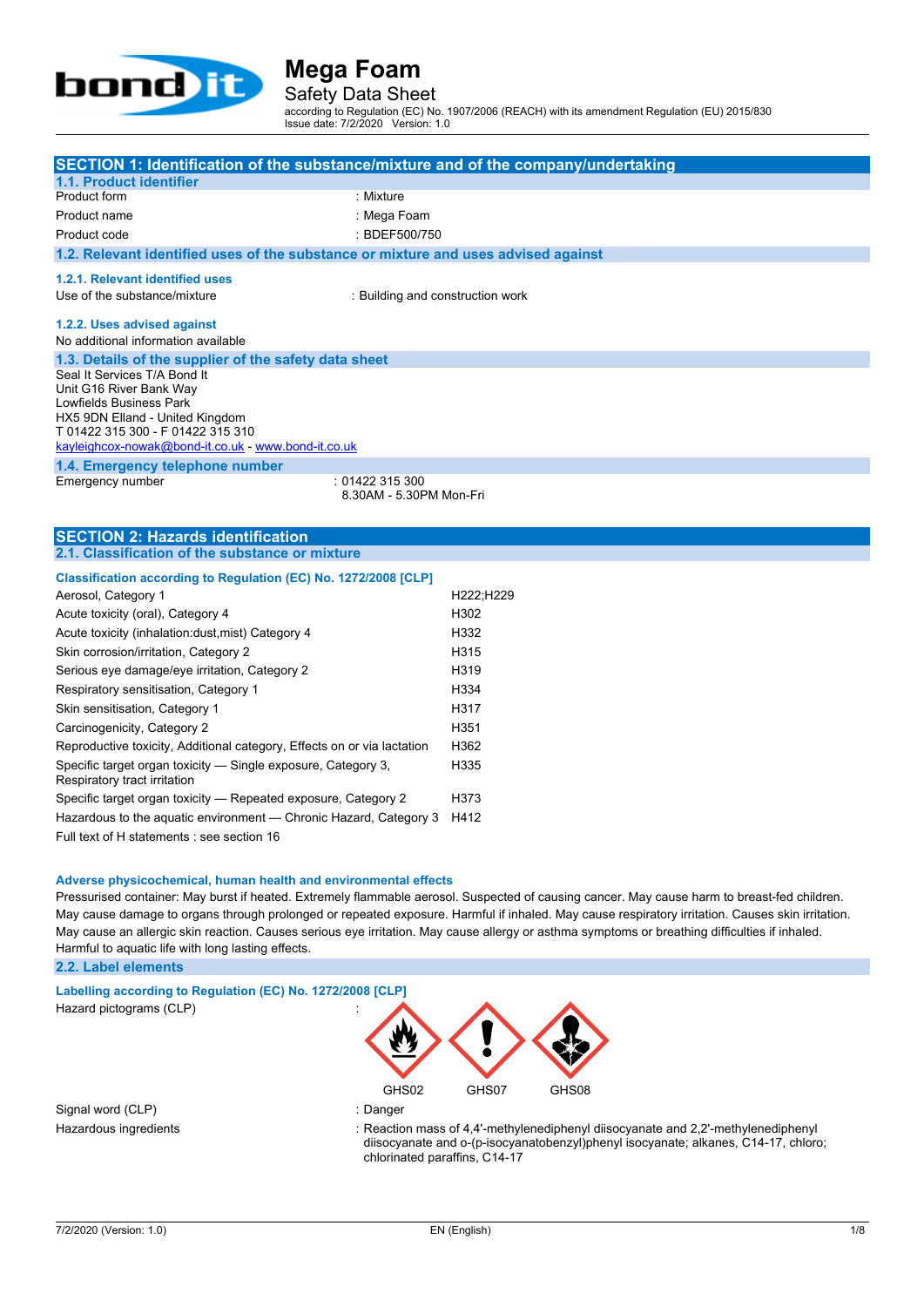### Safety Data Sheet

according to Regulation (EC) No. 1907/2006 (REACH) with its amendment Regulation (EU) 2015/830

| Hazard statements (CLP)        | : H222 - Extremely flammable aerosol.<br>H229 - Pressurised container: May burst if heated.<br>H302+H332 - Harmful if swallowed or if inhaled.<br>H315 - Causes skin irritation.<br>H317 - May cause an allergic skin reaction.<br>H319 - Causes serious eye irritation.<br>H334 - May cause allergy or asthma symptoms or breathing difficulties if inhaled.<br>H335 - May cause respiratory irritation.<br>H351 - Suspected of causing cancer.<br>H362 - May cause harm to breast-fed children.<br>H373 - May cause damage to organs through prolonged or repeated exposure.<br>H412 - Harmful to aquatic life with long lasting effects. |
|--------------------------------|---------------------------------------------------------------------------------------------------------------------------------------------------------------------------------------------------------------------------------------------------------------------------------------------------------------------------------------------------------------------------------------------------------------------------------------------------------------------------------------------------------------------------------------------------------------------------------------------------------------------------------------------|
| Precautionary statements (CLP) | : P201 - Obtain special instructions before use.<br>P210 - Keep away from heat, hot surfaces, sparks, open flames and other ignition sources.<br>No smoking.<br>P211 - Do not spray on an open flame or other ignition source.<br>P251 - Do not pierce or burn, even after use.<br>P261 - Avoid breathing dust, fume, gas, mist, spray, vapours.<br>P263 - Avoid contact during pregnancy and while nursing.                                                                                                                                                                                                                                |
|                                |                                                                                                                                                                                                                                                                                                                                                                                                                                                                                                                                                                                                                                             |

**2.3. Other hazards**

No additional information available

#### **SECTION 3: Composition/information on ingredients**

**3.1. Substances**

Not applicable

**3.2. Mixtures**

|  | <b>Name</b>                                                                                                                                     | <b>Product identifier</b>                                                 | $\frac{9}{6}$ | <b>Classification according to</b><br><b>Regulation (EC) No.</b><br>1272/2008 [CLP]                                                                                              |
|--|-------------------------------------------------------------------------------------------------------------------------------------------------|---------------------------------------------------------------------------|---------------|----------------------------------------------------------------------------------------------------------------------------------------------------------------------------------|
|  | Reaction mass of 4,4'-methylenediphenyl diisocyanate<br>and 2.2'-methylenediphenyl diisocyanate and o-(p-<br>isocyanatobenzyl)phenyl isocyanate | (CAS-No.) 9016-87-9<br>(EC-No.) 905-804-3                                 | $>=30 - 50$   | Acute Tox. 4 (Inhalation), H332<br>Skin Irrit. 2, H315<br>Eye Irrit. 2, H319<br>Resp. Sens. 1, H334<br>Skin Sens. 1, H317<br>Carc. 2. H351<br>STOT SE 3, H335<br>STOT RE 2. H373 |
|  | Tris(2-chloro-1-methylethyl) phosphate                                                                                                          | (CAS-No.) 13674-84-5<br>(EC-No.) 237-158-7                                | $>=1 - 10$    | Acute Tox. 4 (Oral), H302                                                                                                                                                        |
|  | alkanes, C14-17, chloro; chlorinated paraffins, C14-17                                                                                          | (CAS-No.) 85535-85-9<br>(EC-No.) 287-477-0<br>(EC Index-No.) 602-095-00-X | $>=1 - 10$    | Lact., H362<br>Aquatic Acute 1, H400<br>Aquatic Chronic 1, H410                                                                                                                  |

Full text of H-statements: see section 16

| <b>SECTION 4: First aid measures</b>                                                                                                                                                |  |  |
|-------------------------------------------------------------------------------------------------------------------------------------------------------------------------------------|--|--|
|                                                                                                                                                                                     |  |  |
| : IF exposed or concerned: Get medical advice/attention. Call a poison center or a doctor if<br>you feel unwell.                                                                    |  |  |
| : Remove person to fresh air and keep comfortable for breathing. Call a poison center or a<br>doctor if you feel unwell.                                                            |  |  |
| : Wash skin with plenty of water. Take off contaminated clothing. If skin irritation or rash<br>occurs: Get medical advice/attention.                                               |  |  |
| : Rinse cautiously with water for several minutes. Remove contact lenses, if present and<br>easy to do. Continue rinsing. If eye irritation persists: Get medical advice/attention. |  |  |
| : Do not induce vomiting. Get medical advice/attention.                                                                                                                             |  |  |
| 4.2. Most important symptoms and effects, both acute and delayed                                                                                                                    |  |  |
| : May cause respiratory irritation. May cause allergy or asthma symptoms or breathing<br>difficulties if inhaled.                                                                   |  |  |
| : Irritation. May cause an allergic skin reaction.                                                                                                                                  |  |  |
| $\therefore$ Eve irritation.                                                                                                                                                        |  |  |
| 4.3. Indication of any immediate medical attention and special treatment needed                                                                                                     |  |  |
|                                                                                                                                                                                     |  |  |

Treat symptomatically.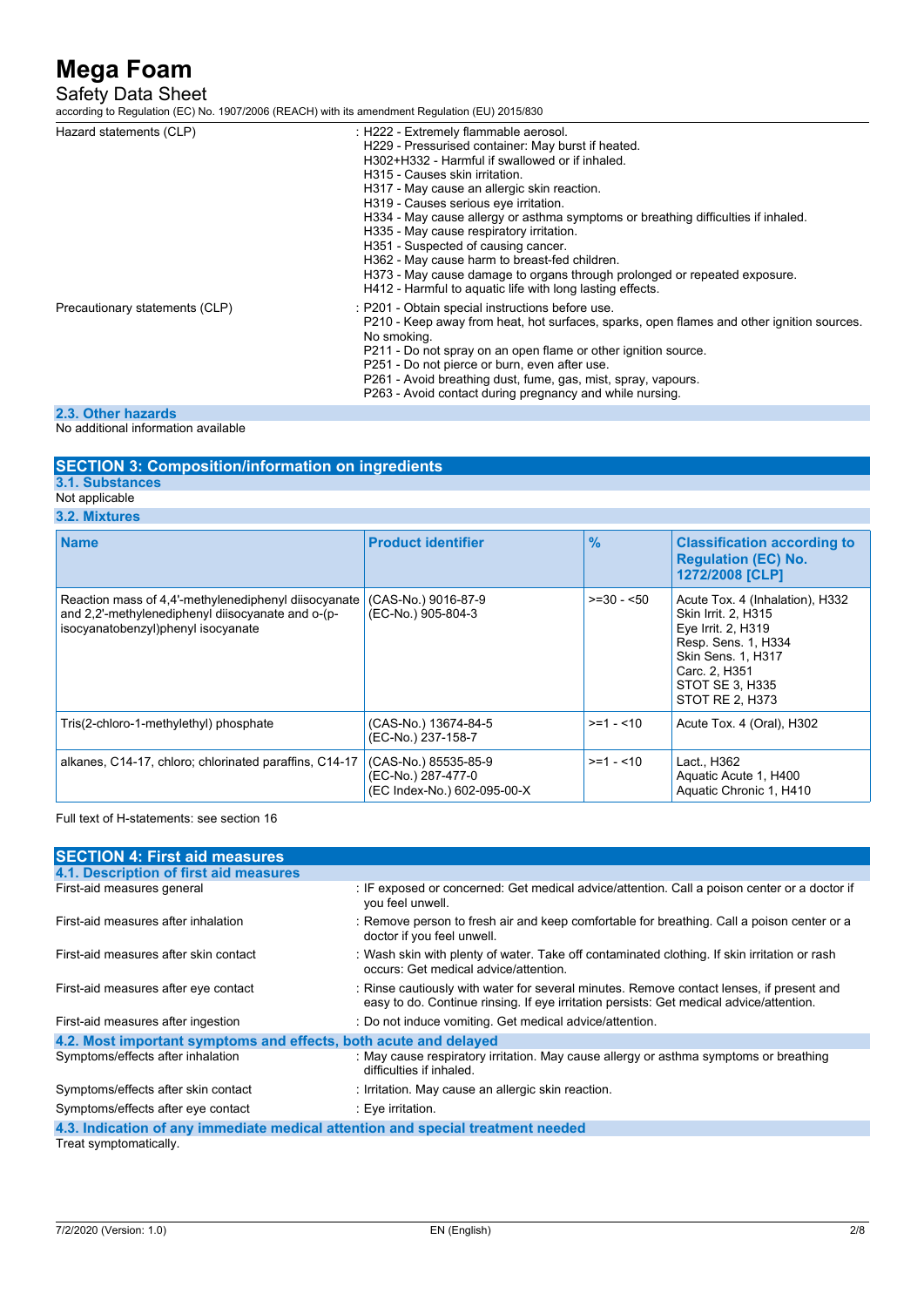## Safety Data Sheet

according to Regulation (EC) No. 1907/2006 (REACH) with its amendment Regulation (EU) 2015/830

| <b>SECTION 5: Firefighting measures</b>                    |                                                                                                                                             |  |
|------------------------------------------------------------|---------------------------------------------------------------------------------------------------------------------------------------------|--|
| 5.1. Extinguishing media                                   |                                                                                                                                             |  |
| Suitable extinguishing media                               | : Water spray. Dry powder. Foam. Carbon dioxide.                                                                                            |  |
| 5.2. Special hazards arising from the substance or mixture |                                                                                                                                             |  |
| Fire hazard                                                | : Extremely flammable aerosol.                                                                                                              |  |
| <b>Explosion hazard</b>                                    | : Pressurised container: May burst if heated.                                                                                               |  |
| Hazardous decomposition products in case of fire           | : Toxic fumes may be released.                                                                                                              |  |
| <b>5.3. Advice for firefighters</b>                        |                                                                                                                                             |  |
| Protection during firefighting                             | : Do not attempt to take action without suitable protective equipment. Self-contained<br>breathing apparatus. Complete protective clothing. |  |

| <b>SECTION 6: Accidental release measures</b>                            |                                                                                                                                                                  |  |
|--------------------------------------------------------------------------|------------------------------------------------------------------------------------------------------------------------------------------------------------------|--|
| 6.1. Personal precautions, protective equipment and emergency procedures |                                                                                                                                                                  |  |
| 6.1.1. For non-emergency personnel                                       |                                                                                                                                                                  |  |
| Emergency procedures                                                     | : Ventilate spillage area. No open flames, no sparks, and no smoking. Do not breathe dust,<br>fume, gas, mist, spray, vapours. Avoid contact with skin and eyes. |  |
| 6.1.2. For emergency responders                                          |                                                                                                                                                                  |  |
| Protective equipment                                                     | : Do not attempt to take action without suitable protective equipment. For further information<br>refer to section 8: "Exposure controls/personal protection".   |  |
| <b>6.2. Environmental precautions</b>                                    |                                                                                                                                                                  |  |
| Avoid release to the environment.                                        |                                                                                                                                                                  |  |
| 6.3. Methods and material for containment and cleaning up                |                                                                                                                                                                  |  |
| Methods for cleaning up                                                  | : Mechanically recover the product. Notify authorities if product enters sewers or public<br>waters.                                                             |  |
| Other information                                                        | : Dispose of materials or solid residues at an authorized site.                                                                                                  |  |
| 6.4. Reference to other sections                                         |                                                                                                                                                                  |  |
| For further information refer to section 13.                             |                                                                                                                                                                  |  |

| <b>SECTION 7: Handling and storage</b>                            |                                                                                                                                                                                                                                                                                                                                                                                                                                                                                                                                                            |  |
|-------------------------------------------------------------------|------------------------------------------------------------------------------------------------------------------------------------------------------------------------------------------------------------------------------------------------------------------------------------------------------------------------------------------------------------------------------------------------------------------------------------------------------------------------------------------------------------------------------------------------------------|--|
| 7.1. Precautions for safe handling                                |                                                                                                                                                                                                                                                                                                                                                                                                                                                                                                                                                            |  |
| Precautions for safe handling                                     | : Keep away from heat, hot surfaces, sparks, open flames and other ignition sources. No<br>smoking. Do not spray on an open flame or other ignition source. Do not pierce or burn,<br>even after use. Obtain special instructions before use. Do not handle until all safety<br>precautions have been read and understood. Wear personal protective equipment. Avoid<br>contact during pregnancy/while nursing. Do not breathe dust, fume, gas, mist, spray,<br>vapours. Use only outdoors or in a well-ventilated area. Avoid contact with skin and eyes. |  |
| Hygiene measures                                                  | : Wash contaminated clothing before reuse. Contaminated work clothing should not be<br>allowed out of the workplace. Do not eat, drink or smoke when using this product. Always<br>wash hands after handling the product.                                                                                                                                                                                                                                                                                                                                  |  |
| 7.2. Conditions for safe storage, including any incompatibilities |                                                                                                                                                                                                                                                                                                                                                                                                                                                                                                                                                            |  |
| Storage conditions                                                | : Protect from sunlight. Do not expose to temperatures exceeding 50 °C/ 122 °F. Store<br>locked up. Store in a well-ventilated place. Keep container tightly closed. Keep cool.                                                                                                                                                                                                                                                                                                                                                                            |  |
| 7.3. Specific end use(s)                                          |                                                                                                                                                                                                                                                                                                                                                                                                                                                                                                                                                            |  |

No additional information available

| <b>SECTION 8: Exposure controls/personal protection</b> |
|---------------------------------------------------------|
| <b>8.1. Control parameters</b>                          |
| No additional information available                     |
| 8.2. Exposure controls                                  |
| Appropriate engineering controls:                       |
| Ensure good ventilation of the work station.            |
| Hand protection:                                        |
| Protective gloves                                       |
| Eye protection:                                         |
| Safety glasses                                          |
| Skin and body protection:                               |
| Wear suitable protective clothing                       |
|                                                         |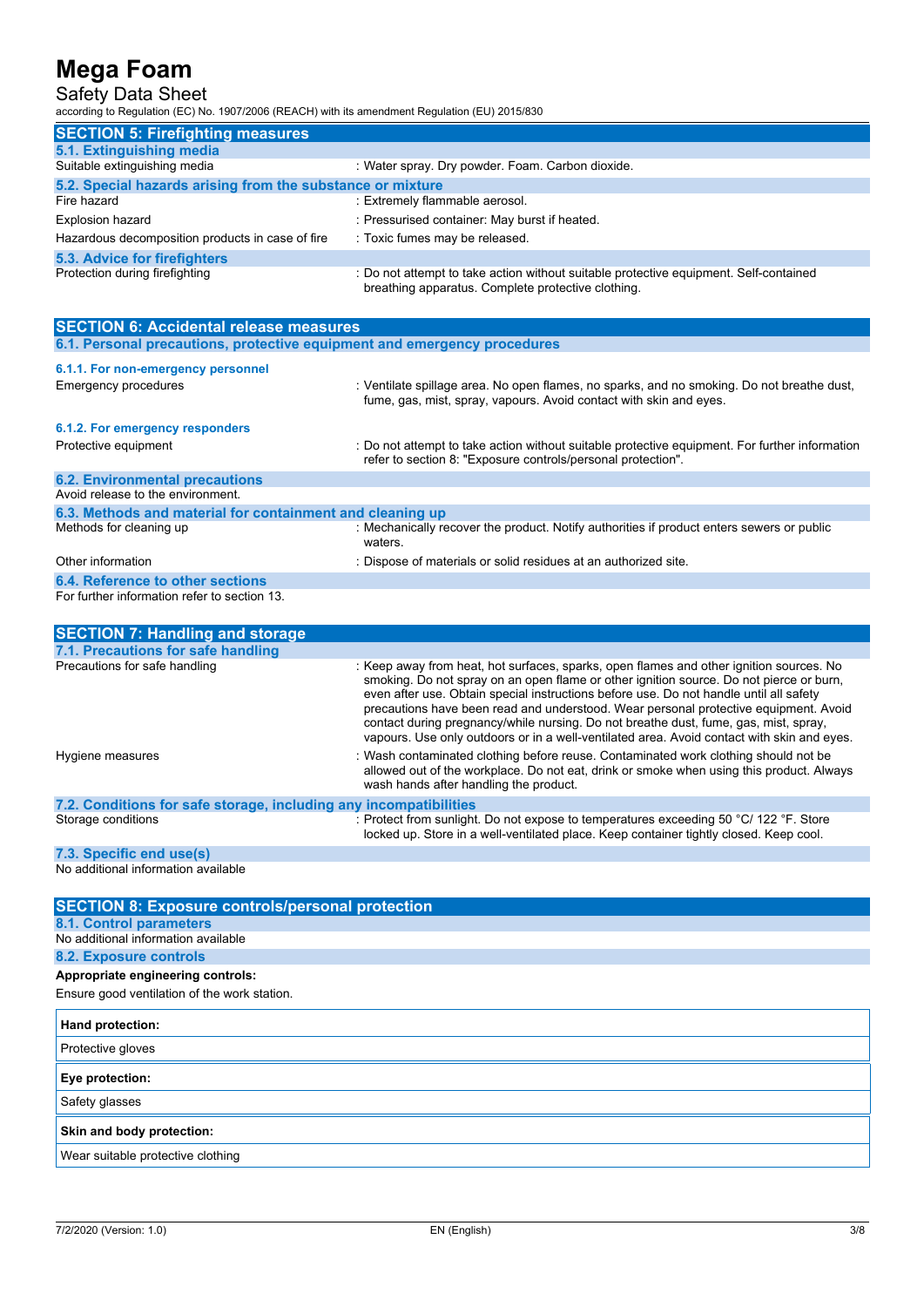### Safety Data Sheet

according to Regulation (EC) No. 1907/2006 (REACH) with its amendment Regulation (EU) 2015/830

#### **Respiratory protection:**

 $\vert$  [In case of inadequate ventilation] wear respiratory protection.

#### **Environmental exposure controls:**

Avoid release to the environment.

| <b>SECTION 9: Physical and chemical properties</b>         |                                               |  |
|------------------------------------------------------------|-----------------------------------------------|--|
| 9.1. Information on basic physical and chemical properties |                                               |  |
| Physical state                                             | : Liquid                                      |  |
| Appearance                                                 | : Aerosol spray can.                          |  |
| Colour                                                     | : No data available                           |  |
| Odour                                                      | : No data available                           |  |
| Odour threshold                                            | : No data available                           |  |
| рH                                                         | : No data available                           |  |
| Relative evaporation rate (butylacetate=1)                 | : No data available                           |  |
| Melting point                                              | : Not applicable                              |  |
| Freezing point                                             | : No data available                           |  |
| Boiling point                                              | : No data available                           |  |
| Flash point                                                | : <60 $^{\circ}$ C                            |  |
| Auto-ignition temperature                                  | : No data available                           |  |
| Decomposition temperature                                  | : No data available                           |  |
| Flammability (solid, gas)                                  | : Extremely flammable aerosol.                |  |
| Vapour pressure                                            | : No data available                           |  |
| Relative vapour density at 20 °C                           | : No data available                           |  |
| Relative density                                           | : No data available                           |  |
| Solubility                                                 | : No data available                           |  |
| Log Pow                                                    | : No data available                           |  |
| Viscosity, kinematic                                       | : No data available                           |  |
| Viscosity, dynamic                                         | : No data available                           |  |
| <b>Explosive properties</b>                                | : Pressurised container: May burst if heated. |  |
| Oxidising properties                                       | : No data available                           |  |
| <b>Explosive limits</b>                                    | : No data available                           |  |
| 9.2. Other information                                     |                                               |  |
|                                                            |                                               |  |

No additional information available

| <b>SECTION 10: Stability and reactivity</b>                                                          |
|------------------------------------------------------------------------------------------------------|
| <b>10.1. Reactivity</b>                                                                              |
| Extremely flammable aerosol. Pressurised container: May burst if heated.                             |
| <b>10.2. Chemical stability</b>                                                                      |
| Stable under normal conditions.                                                                      |
| 10.3. Possibility of hazardous reactions                                                             |
| No dangerous reactions known under normal conditions of use.                                         |
| 10.4. Conditions to avoid                                                                            |
| Avoid contact with hot surfaces. Heat. No flames, no sparks. Eliminate all sources of ignition.      |
| 10.5. Incompatible materials                                                                         |
| No additional information available                                                                  |
| 10.6. Hazardous decomposition products                                                               |
| Under normal conditions of storage and use, hazardous decomposition products should not be produced. |

| <b>SECTION 11: Toxicological information</b> |                         |
|----------------------------------------------|-------------------------|
| 11.1. Information on toxicological effects   |                         |
| Acute toxicity (oral)                        | : Harmful if swallowed. |
| Acute toxicity (dermal)                      | : Not classified        |
| Acute toxicity (inhalation)                  | : Harmful if inhaled.   |
| <b>Mega Foam</b>                             |                         |
| ATE CLP (oral)                               | 500 mg/kg bodyweight    |
| ATE CLP (dust, mist)                         | 3.75 mg/l/4h            |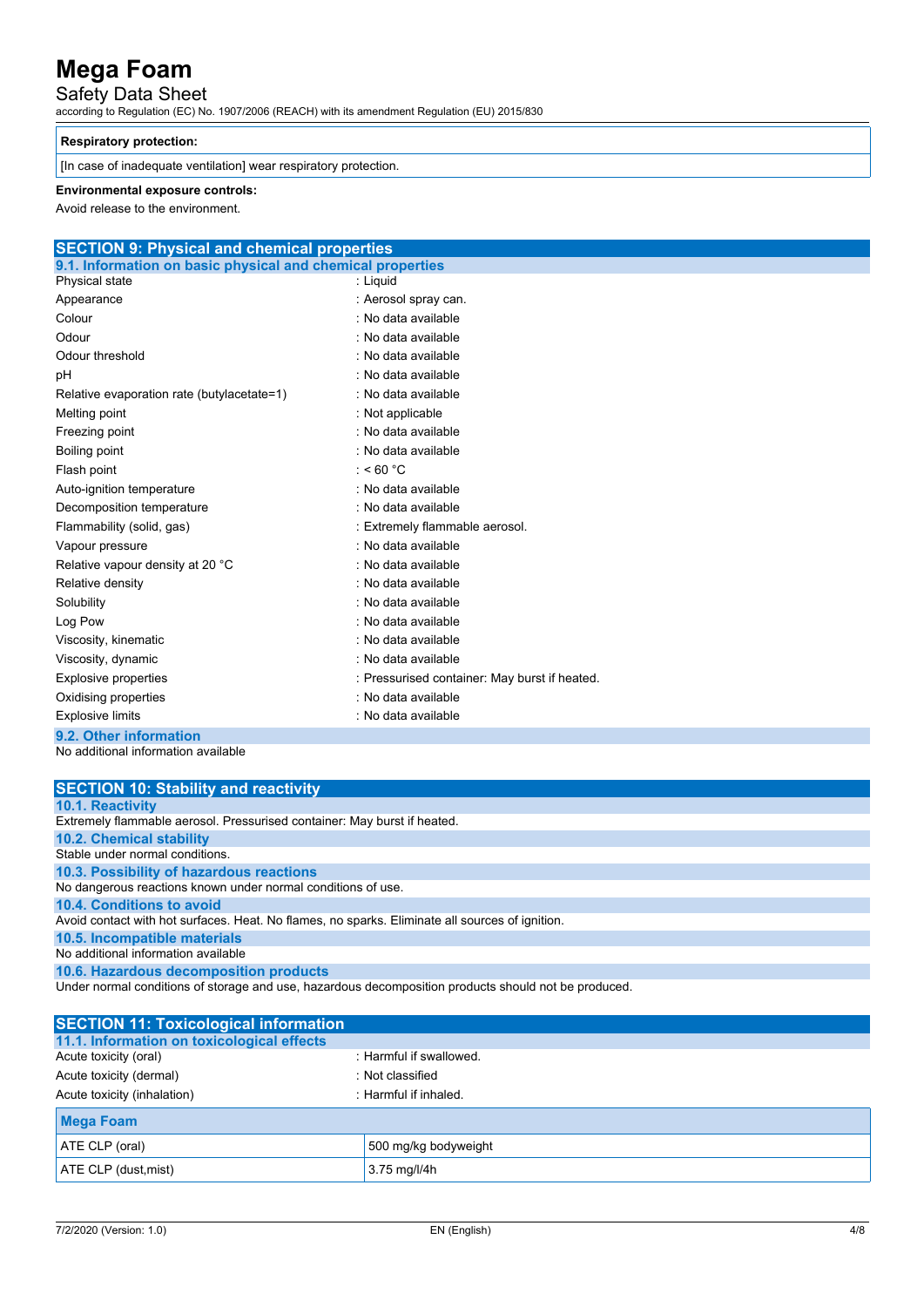### Safety Data Sheet

according to Regulation (EC) No. 1907/2006 (REACH) with its amendment Regulation (EU) 2015/830

| -Reaction mass of 4.4'-methylenediphenyl diisocyanate and 2.2'-methylenediphenyl diisocyanate and o-(p-<br>socyanatobenzyl)phenyl isocyanate (9016-87-9) |                |
|----------------------------------------------------------------------------------------------------------------------------------------------------------|----------------|
| LD50 oral rat                                                                                                                                            | $>$ 2000 mg/kg |

| alkanes, C14-17, chloro; chlorinated paraffins, C14-17 (85535-85-9) |              |  |
|---------------------------------------------------------------------|--------------|--|
| LD50 oral rat                                                       | > 4000 mg/kg |  |

| Tris(2-chloro-1-methylethyl) phosphate (13674-84-5) |                                                                                                                      |  |
|-----------------------------------------------------|----------------------------------------------------------------------------------------------------------------------|--|
| LD50 oral rat                                       | 500 - 2000 mg/kg                                                                                                     |  |
| LD50 dermal rat                                     | > 2000 mg/kg                                                                                                         |  |
| Skin corrosion/irritation                           | : Causes skin irritation.                                                                                            |  |
| Serious eye damage/irritation                       | : Causes serious eye irritation.                                                                                     |  |
| Respiratory or skin sensitisation                   | : May cause allergy or asthma symptoms or breathing difficulties if inhaled. May cause an<br>allergic skin reaction. |  |
| Germ cell mutagenicity                              | : Not classified                                                                                                     |  |
| Carcinogenicity                                     | : Suspected of causing cancer.                                                                                       |  |
| Reproductive toxicity                               | : May cause harm to breast-fed children.                                                                             |  |
| STOT-single exposure                                | : May cause respiratory irritation.                                                                                  |  |
| STOT-repeated exposure                              | : May cause damage to organs through prolonged or repeated exposure.                                                 |  |
| Aspiration hazard                                   | : Not classified                                                                                                     |  |

| <b>SECTION 12: Ecological information</b>                    |                                                      |
|--------------------------------------------------------------|------------------------------------------------------|
| 12.1. Toxicity                                               |                                                      |
| Ecology - general                                            | : Harmful to aquatic life with long lasting effects. |
| Hazardous to the aquatic environment, short-term<br>(acute)  | : Not classified                                     |
| Hazardous to the aquatic environment, long-term<br>(chronic) | : Harmful to aquatic life with long lasting effects. |
| 12.2. Persistence and degradability                          |                                                      |
| No additional information available                          |                                                      |
| 12.3. Bioaccumulative potential                              |                                                      |
| No additional information available                          |                                                      |
| 12.4. Mobility in soil                                       |                                                      |
| No additional information available                          |                                                      |
| 12.5. Results of PBT and vPvB assessment                     |                                                      |
| No additional information available                          |                                                      |
| 12.6. Other adverse effects                                  |                                                      |
| No additional information available                          |                                                      |

### **SECTION 13: Disposal considerations**

**13.1. Waste treatment methods**

Waste treatment methods : Dispose of contents/container in accordance with licensed collector's sorting instructions.

| <b>SECTION 14: Transport information</b>         |                              |                                     |                              |                              |
|--------------------------------------------------|------------------------------|-------------------------------------|------------------------------|------------------------------|
| In accordance with ADR / RID / IMDG / IATA / ADN |                              |                                     |                              |                              |
| <b>ADR</b>                                       | <b>IMDG</b>                  | <b>IATA</b>                         | <b>ADN</b>                   | <b>RID</b>                   |
| 14.1. UN number                                  |                              |                                     |                              |                              |
| UN 1950                                          | <b>UN 1950</b>               | <b>UN 1950</b>                      | <b>UN 1950</b>               | UN 1950                      |
| 14.2. UN proper shipping name                    |                              |                                     |                              |                              |
| <b>AEROSOLS</b>                                  | <b>AEROSOLS</b>              | Aerosols, flammable                 | <b>AEROSOLS</b>              | <b>AEROSOLS</b>              |
| <b>Transport document description</b>            |                              |                                     |                              |                              |
| UN 1950 AEROSOLS, 2.1,<br>(D)                    | <b>UN 1950 AEROSOLS, 2.1</b> | UN 1950 Aerosols,<br>flammable, 2.1 | <b>UN 1950 AEROSOLS, 2.1</b> | <b>UN 1950 AEROSOLS, 2.1</b> |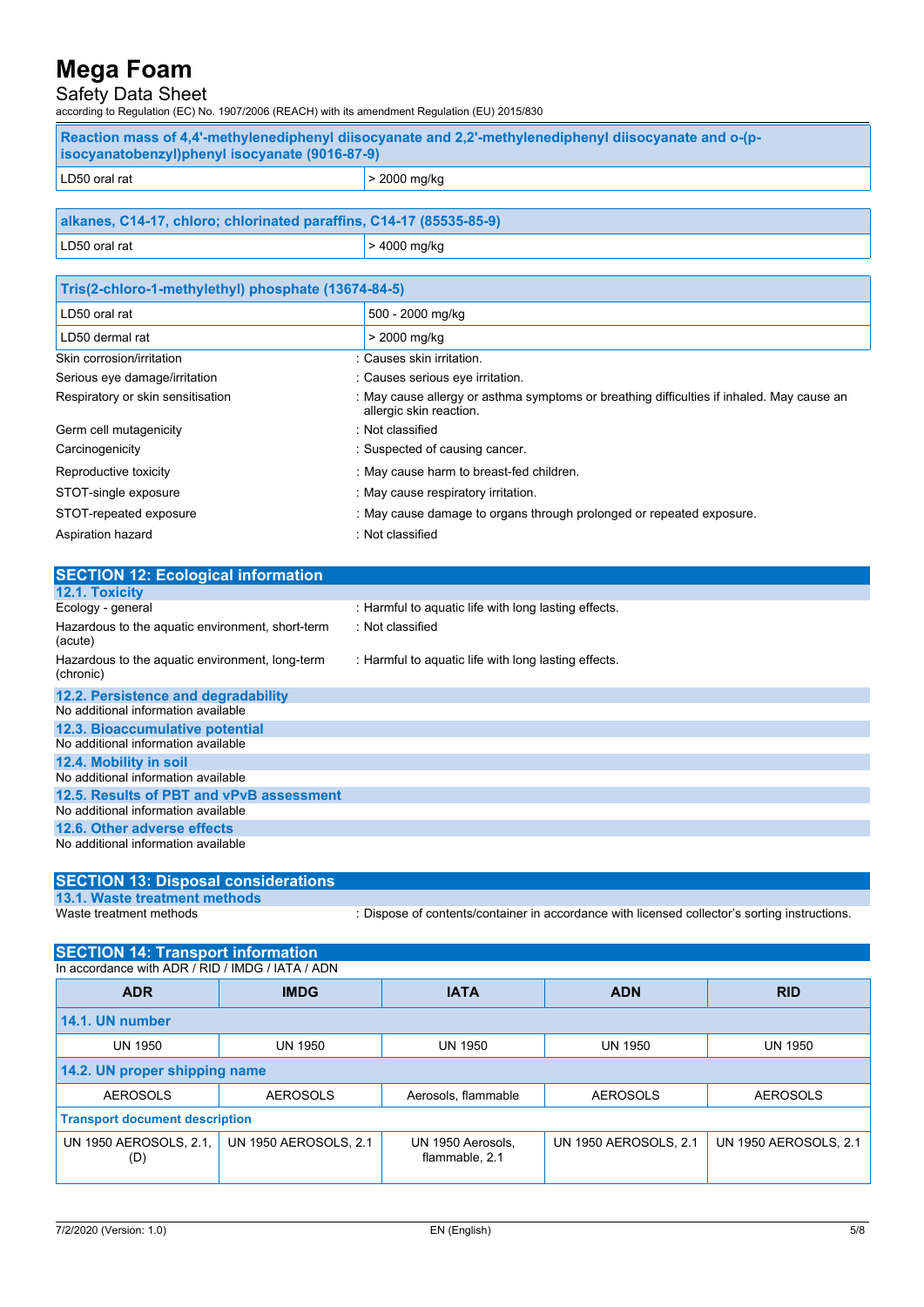### Safety Data Sheet

according to Regulation (EC) No. 1907/2006 (REACH) with its amendment Regulation (EU) 2015/830

| 14.3. Transport hazard class(es)                                           |                                                               |                                      |                                       |                                       |  |  |
|----------------------------------------------------------------------------|---------------------------------------------------------------|--------------------------------------|---------------------------------------|---------------------------------------|--|--|
| 2.1                                                                        | 2.1                                                           | 2.1                                  | 2.1                                   | 2.1                                   |  |  |
| Ø                                                                          |                                                               |                                      | U                                     |                                       |  |  |
| 14.4. Packing group                                                        |                                                               |                                      |                                       |                                       |  |  |
| Not applicable                                                             | Not applicable                                                | Not applicable                       | Not applicable                        | Not applicable                        |  |  |
| <b>14.5. Environmental hazards</b>                                         |                                                               |                                      |                                       |                                       |  |  |
| Dangerous for the<br>environment : No                                      | Dangerous for the<br>environment : No<br>Marine pollutant: No | Dangerous for the<br>environment: No | Dangerous for the<br>environment : No | Dangerous for the<br>environment : No |  |  |
| No supplementary information available                                     |                                                               |                                      |                                       |                                       |  |  |
| 14.6. Special precautions for user                                         |                                                               |                                      |                                       |                                       |  |  |
| <b>Overland transport</b>                                                  |                                                               |                                      |                                       |                                       |  |  |
| Classification code (ADR)                                                  | :5F                                                           |                                      |                                       |                                       |  |  |
| Special provisions (ADR)                                                   |                                                               | : 190, 327, 344, 625                 |                                       |                                       |  |  |
| Limited quantities (ADR)                                                   | : 11                                                          |                                      |                                       |                                       |  |  |
| Excepted quantities (ADR)                                                  | : E0                                                          |                                      |                                       |                                       |  |  |
| Packing instructions (ADR)                                                 |                                                               | : P207, LP200                        |                                       |                                       |  |  |
| Special packing provisions (ADR)                                           |                                                               | : PP87, RR6, L2                      |                                       |                                       |  |  |
| Mixed packing provisions (ADR)                                             | : MP9                                                         |                                      |                                       |                                       |  |  |
| Transport category (ADR)                                                   | : 2                                                           |                                      |                                       |                                       |  |  |
| Special provisions for carriage - Packages (ADR)                           | $\cdot$ V14                                                   |                                      |                                       |                                       |  |  |
| Special provisions for carriage - Loading,<br>unloading and handling (ADR) |                                                               | : CV9, CV12                          |                                       |                                       |  |  |
| Special provisions for carriage - Operation (ADR)                          |                                                               | $\cdot$ S2                           |                                       |                                       |  |  |
| Tunnel restriction code (ADR)                                              |                                                               | : D                                  |                                       |                                       |  |  |
| <b>Transport by sea</b>                                                    |                                                               |                                      |                                       |                                       |  |  |
| Special provisions (IMDG)                                                  |                                                               | : 63, 190, 277, 327, 344, 381, 959   |                                       |                                       |  |  |
| Packing instructions (IMDG)                                                |                                                               | : P207, LP200                        |                                       |                                       |  |  |
| Special packing provisions (IMDG)                                          |                                                               | : PP87, L2                           |                                       |                                       |  |  |
| EmS-No. (Fire)                                                             |                                                               | $: F-D$                              |                                       |                                       |  |  |
| EmS-No. (Spillage)                                                         |                                                               | $: S-U$                              |                                       |                                       |  |  |
| Stowage category (IMDG)                                                    |                                                               | : None                               |                                       |                                       |  |  |
| Stowage and handling (IMDG)                                                |                                                               | : SW1, SW22                          |                                       |                                       |  |  |
| Segregation (IMDG)                                                         |                                                               | : SG69                               |                                       |                                       |  |  |
| Air transport                                                              |                                                               |                                      |                                       |                                       |  |  |
| PCA Excepted quantities (IATA)                                             |                                                               | : E0                                 |                                       |                                       |  |  |
| PCA Limited quantities (IATA)                                              |                                                               | : Y203                               |                                       |                                       |  |  |
| PCA limited quantity max net quantity (IATA)                               |                                                               | : 30kgG                              |                                       |                                       |  |  |
| PCA packing instructions (IATA)                                            |                                                               | : 203                                |                                       |                                       |  |  |
| PCA max net quantity (IATA)                                                |                                                               | : 75kg                               |                                       |                                       |  |  |
| CAO packing instructions (IATA)                                            |                                                               | : 203                                |                                       |                                       |  |  |
| CAO max net quantity (IATA)                                                |                                                               | : 150kg                              |                                       |                                       |  |  |
| Special provisions (IATA)                                                  |                                                               | : A145, A167, A802                   |                                       |                                       |  |  |
| ERG code (IATA)<br>:10L                                                    |                                                               |                                      |                                       |                                       |  |  |
| Inland waterway transport                                                  |                                                               |                                      |                                       |                                       |  |  |
| Classification code (ADN)                                                  | :5F                                                           |                                      |                                       |                                       |  |  |
| Special provisions (ADN)                                                   |                                                               | : 190, 327, 344, 625                 |                                       |                                       |  |  |
| Limited quantities (ADN)                                                   |                                                               | :1L                                  |                                       |                                       |  |  |
| Excepted quantities (ADN)                                                  |                                                               | : E0                                 |                                       |                                       |  |  |
| Equipment required (ADN)                                                   |                                                               | : $PP$ , $EX$ , $A$                  |                                       |                                       |  |  |
| Ventilation (ADN)                                                          |                                                               | : VE01, VE04                         |                                       |                                       |  |  |
| Number of blue cones/lights (ADN)                                          | : 1                                                           |                                      |                                       |                                       |  |  |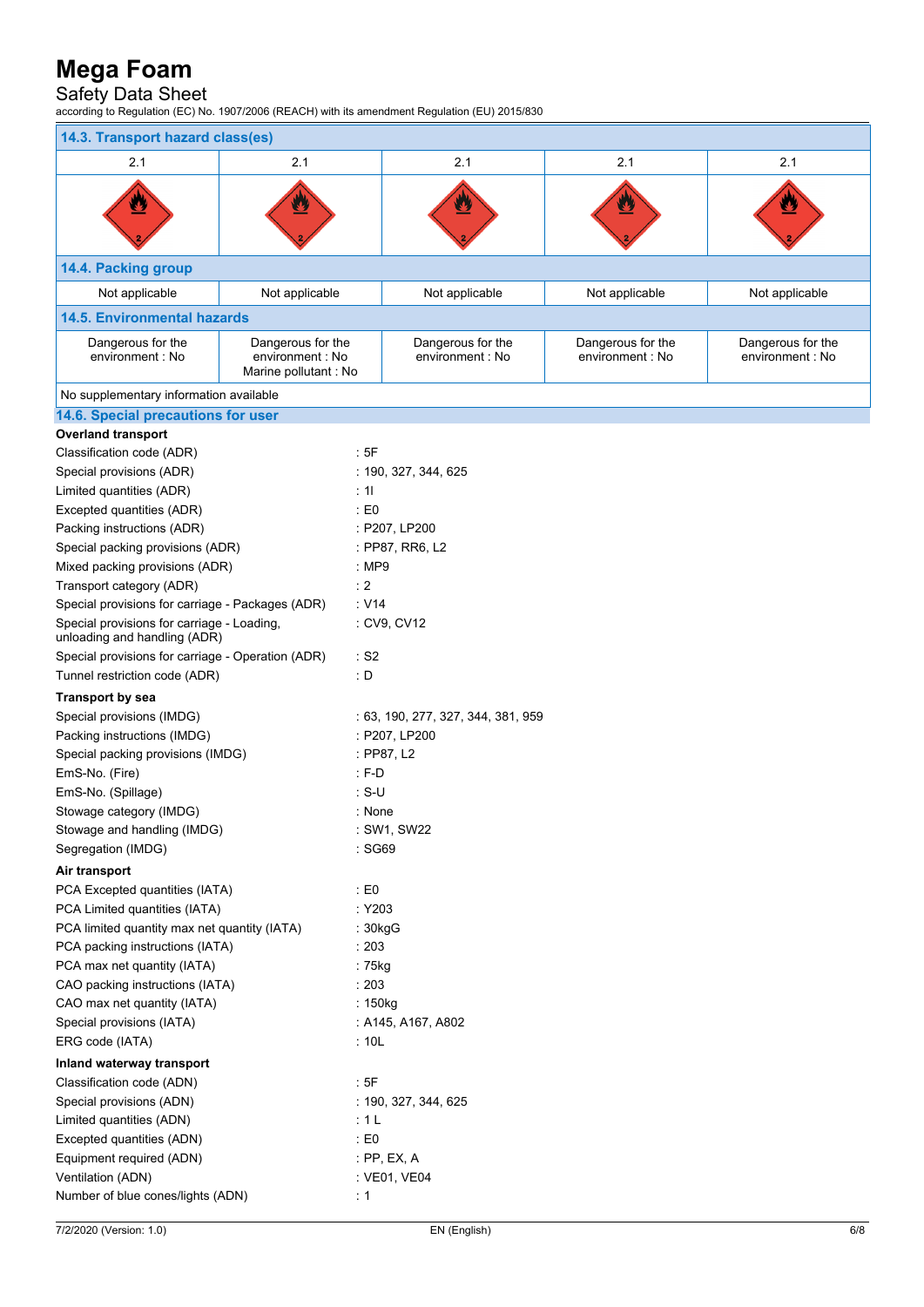## Safety Data Sheet

according to Regulation (EC) No. 1907/2006 (REACH) with its amendment Regulation (EU) 2015/830

| <b>Rail transport</b>                                                      |                      |
|----------------------------------------------------------------------------|----------------------|
| Classification code (RID)                                                  | : 5F                 |
| Special provisions (RID)                                                   | : 190. 327. 344. 625 |
| Limited quantities (RID)                                                   | : 1L                 |
| Excepted quantities (RID)                                                  | $\pm 50$             |
| Packing instructions (RID)                                                 | : P207, LP200        |
| Special packing provisions (RID)                                           | : PP87, RR6, L2      |
| Mixed packing provisions (RID)                                             | : $MP9$              |
| Transport category (RID)                                                   | : 2                  |
| Special provisions for carriage – Packages (RID)                           | : W14                |
| Special provisions for carriage - Loading,<br>unloading and handling (RID) | : CW9, CW12          |
| Colis express (express parcels) (RID)                                      | : CE2                |
| Hazard identification number (RID)                                         | : 23                 |
|                                                                            |                      |

**14.7. Transport in bulk according to Annex II of Marpol and the IBC Code** Not applicable

### **SECTION 15: Regulatory information**

**15.1. Safety, health and environmental regulations/legislation specific for the substance or mixture**

#### **15.1.1. EU-Regulations**

Contains no REACH substances with Annex XVII restrictions

Contains no substance on the REACH candidate list

Contains no REACH Annex XIV substances

Contains no substance subject to Regulation (EU) No 649/2012 of the European Parliament and of the Council of 4 July 2012 concerning the export and import of hazardous chemicals.

Contains no substance subject to Regulation (EU) No 2019/1021 of the European Parliament and of the Council of 20 June 2019 on persistent organic pollutants

#### **15.1.2. National regulations**

No additional information available

### **15.2. Chemical safety assessment**

No chemical safety assessment has been carried out

#### **SECTION 16: Other information**

| Full text of H- and EUH-statements: |                                                                                            |     |
|-------------------------------------|--------------------------------------------------------------------------------------------|-----|
| Acute Tox. 4 (Inhalation)           | Acute toxicity (inhal.), Category 4                                                        |     |
| Acute Tox. 4 (Oral)                 | Acute toxicity (oral), Category 4                                                          |     |
| Aquatic Acute 1                     | Hazardous to the aguatic environment - Acute Hazard, Category 1                            |     |
| Aquatic Chronic 1                   | Hazardous to the aquatic environment - Chronic Hazard, Category 1                          |     |
| Carc. 2                             | Carcinogenicity, Category 2                                                                |     |
| Eye Irrit. 2                        | Serious eye damage/eye irritation, Category 2                                              |     |
| Lact.                               | Reproductive toxicity, Additional category, Effects on or via lactation                    |     |
| Resp. Sens. 1                       | Respiratory sensitisation, Category 1                                                      |     |
| Skin Irrit. 2                       | Skin corrosion/irritation, Category 2                                                      |     |
| Skin Sens. 1                        | Skin sensitisation, Category 1                                                             |     |
| STOT RE <sub>2</sub>                | Specific target organ toxicity — Repeated exposure, Category 2                             |     |
| STOT SE 3                           | Specific target organ toxicity — Single exposure, Category 3, Respiratory tract irritation |     |
| H <sub>222</sub>                    | Extremely flammable aerosol.                                                               |     |
| H <sub>229</sub>                    | Pressurised container: May burst if heated.                                                |     |
| H302                                | Harmful if swallowed.                                                                      |     |
| H315                                | Causes skin irritation.                                                                    |     |
| H317                                | May cause an allergic skin reaction.                                                       |     |
| H319                                | Causes serious eye irritation.                                                             |     |
| 7/2/2020 (Version: 1.0)             | EN (English)                                                                               | 7/8 |